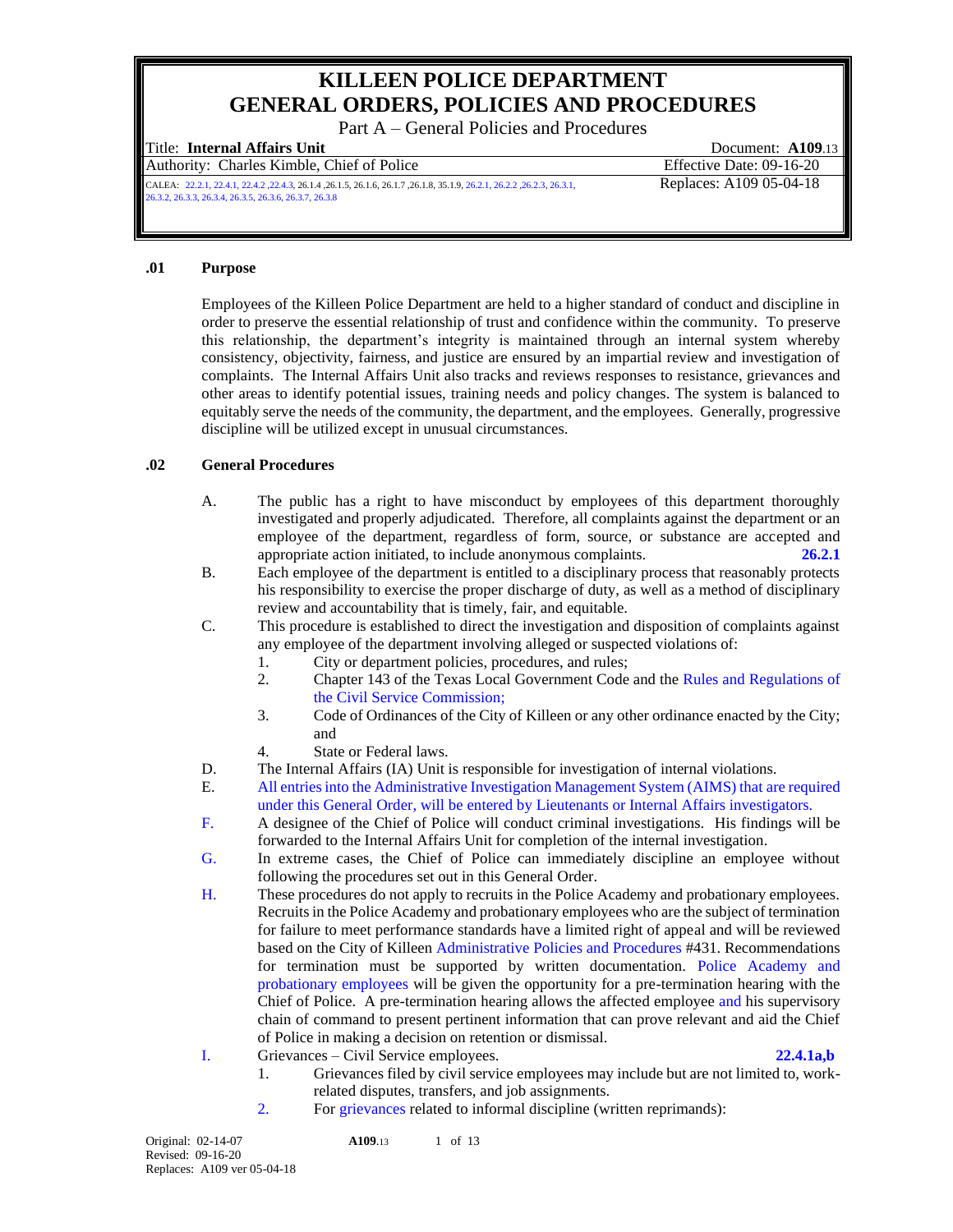- a. Within 10 calendar days after the date an officer receives a copy of the disciplinary document, the officer may make a written statement via memorandum concerning the informal discipline. The memorandum shall be placed in the officer's confidential file with the informal disciplinary document.
- 3. If grievances are reported directly to HR, and if HR provides the grievances to IA, then IA will enter the data into AIMS.
- 4. Civil Service Grievance Procedures.
	- a. The employee shall discuss the matter with his first line supervisor within three business days, informing the supervisor that it is a formal grievance. The supervisor shall respond no later than three business days after this discussion. **22.4.1c,e** 
		- b. If the grievance remains unresolved, the employee may state the grievance in writing to the next supervisor in the chain of command within three business days. The supervisor shall respond in writing within five business days and send a copy to the Commander. If the supervisor *is* the Division Commander, he will send a copy to the Assistant Chief. **22.4.1c,e**
		- c. If the grievance remains unresolved, the employee may forward the grievance *as originally written,* along with the written responses and cover memorandum attached, which should be addressed to the Chief of Police within three business days **22.4.1a,b,e**
		- d. The Chief will review the documents, conduct any necessary investigation and inform the employee of the final decision no later than 20 calendar days after receipt of the documents. The Chief's decision is final. **22.4.1e**
		- e. An employee may have another employee present during meetings with the chain, if the supervisor is notified prior to the meeting. **22.4.1f**
- J. Grievances Non-civil service employees. 26**a,b** Grievances related to a performance evaluation or the meaning application and/or interpretation of a specific work rule or regulation affecting the civilian, will be handled in accordance with City of Killeen Administrative Policies and Procedures #432, Grievance Procedures.
	- 1. For matters regarding the appeal of disciplinary action, refer to City of Killeen Administrative Policies and Procedures #431, Appeals of Disciplinary Action.
	- 2. If grievances are reported directly to HR and if HR provides the grievances to IA, then IA will enter the data into AIMS.
- K. When grievances reach a level that require written documentation, employees shall include the following information:
	- 1. The name, division and position of employee submitting the grievance;
	- 2. The date and time when the grievance is being filed.
	- 3. The date and time of the grievance occurred;
	- 4. Information identifying the relevant facts for the grievance, including all parties involved and their respective roles. **22.4.1d**
- L. The Internal Affairs unit will conduct a documented annual analysis of all grievances filed the previous year. He shall submit a report to the Chief and make recommendations as needed. If through analysis, the Chief observes a trend in filed grievances, steps may be taken to minimize the causes of such grievances in the future. **22.4.3**

# **.03 Organization of the Internal Affairs Unit**

- A. At least one officer who is a Sergeant or higher. **26.2.3**
- B. The Internal Affairs Unit falls under the Administrative Service Division for administrative oversight (timesheets, budget concerns, etc.). Due to the nature of his investigations, any IA investigator has direct access to the Chief of Police without having to utilize the chain of command. **26.2.3**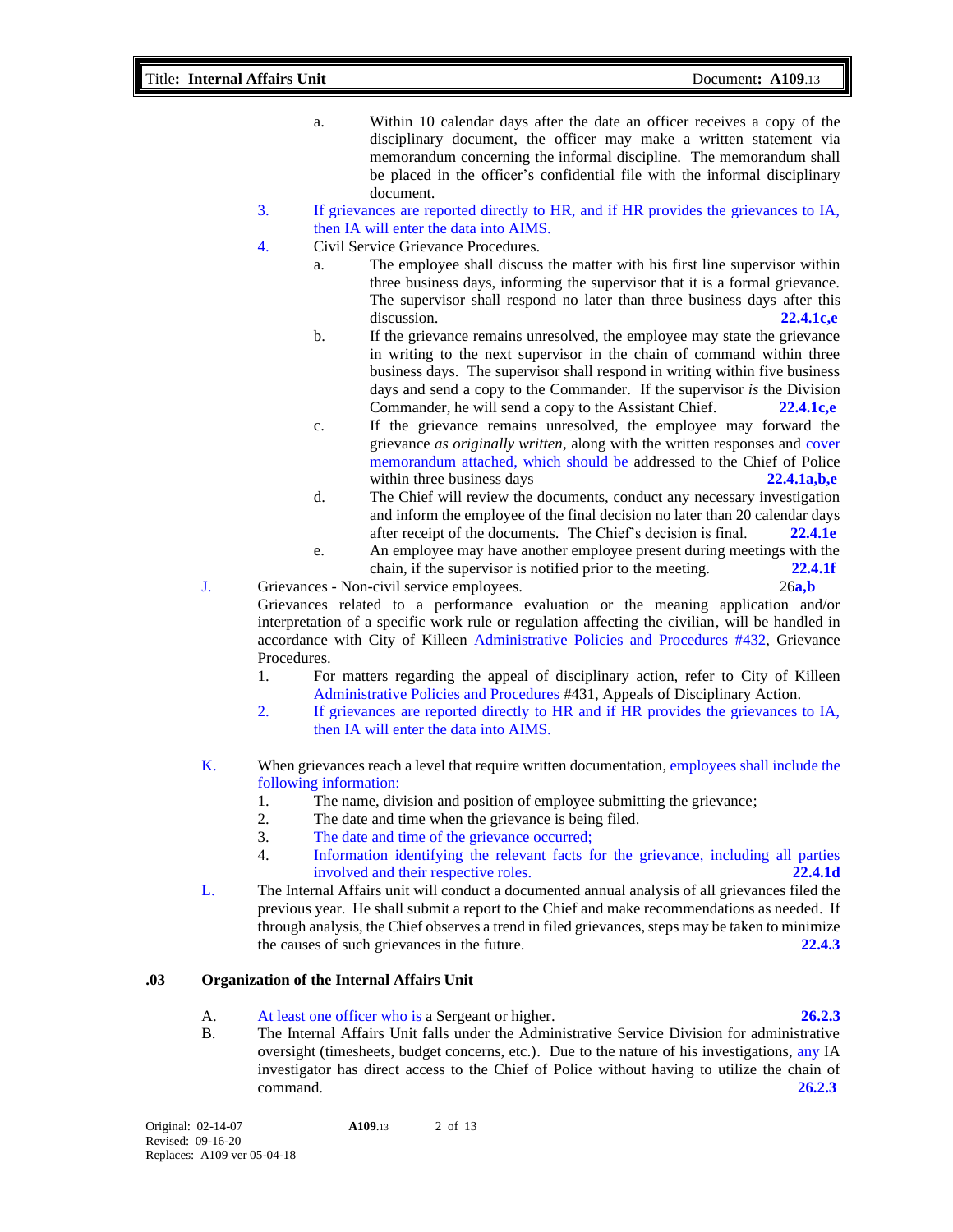### Title**: Internal Affairs Unit** Document**: A109**.13

- C. The Chief of Police or his designee may appoint additional personnel as necessary to assist the Internal Affairs Unit in conducting investigations.
- D. In the absence of the Internal Affairs investigators, the Chief of Police may designate an alternate investigator and the Chief of Staff will assume the administrative duties of the office.

# **.04 Responsibilities of the Internal Affairs Unit**

- A. Direct and coordinate the resources of the unit toward its stated objectives in an efficient, fair, and effective manner.
- B. Maintain a records system (electronic database or hard copy files) that includes the following:
	- 1. Recording, registering, and controlling the investigation of complaints against the department and employees; **26.2.2**
	- 2. Supervising and controlling the investigation of alleged or suspected misconduct within the agency;
	- 3. Maintaining the confidentiality and security of internal investigations and the records created from those investigations; and,
	- 4. Performing administrative reviews of any issue or matter assigned. **26.2.2**
- C. Ensure the Chief of Police remains informed of all complaints and the accomplishments, concerns, and operations of the unit.
- D. Classifies complaints of misconduct.
- E. Investigates complaints as outlined in these procedures.
- F. Informs the complainant during the investigation (see section .07, Investigation of Complaints.) **26.3.4b**
- G. Prepares a monthly and annual summary of unit activities for the Chief of Police.
- H. The Internal Affairs Lieutenant or his designee coordinates grievance procedures and maintains control of grievance documents in compliance with the approved Records Retention schedule. **22.4.2**

# **.05 Types of Complaints and Investigative Responsibility**

A. All complaints are classified as Internal Affairs Complaints, Administrative Reviews (ARs), or Division and/ or Shift Complaints according to the following guidelines:

# 1. Internal Affairs complaints include: **26.3.1b**

- a. Allegations of excessive use of force;
	- b. All Allegations of Harassment, regardless of the type of Harassment;
	- c. Allegations of criminal activity;
	- d. The death or serious injury of a suspect or of a civilian resulting from police action;
	- e. Incidents in which an employee is killed or seriously injured in the line of duty
	- f. Incidents which result in major property damage or destruction in excess of \$10,000.00;
	- g. Any complaint which the Chief deems an internal affairs complaint.
- 2. Administrative Reviews include: **26.3.1a**
	- a. Any issue or concern the Chief deem necessary to review.
- 3. Division and/or Shift complaints include:

a. Minor misconduct such as infractions, errors or omission in writing reports, tardiness or misconduct best dealt with by prompt corrective action of a supervisor.

- B. The Internal Affairs Unit has the primary responsibility for investigation of Internal Affairs complaints and Administrative Reviews. The immediate supervisor for the employee filing the complaint, or the employee being complained about, has investigative responsibility for division and/or shift complaints, unless that supervisor is also a principle or witness to the complaint. **26.3.1 a,b**
- C. Minor misconduct, as defined above, need not be entered on a Personnel Complaint form, and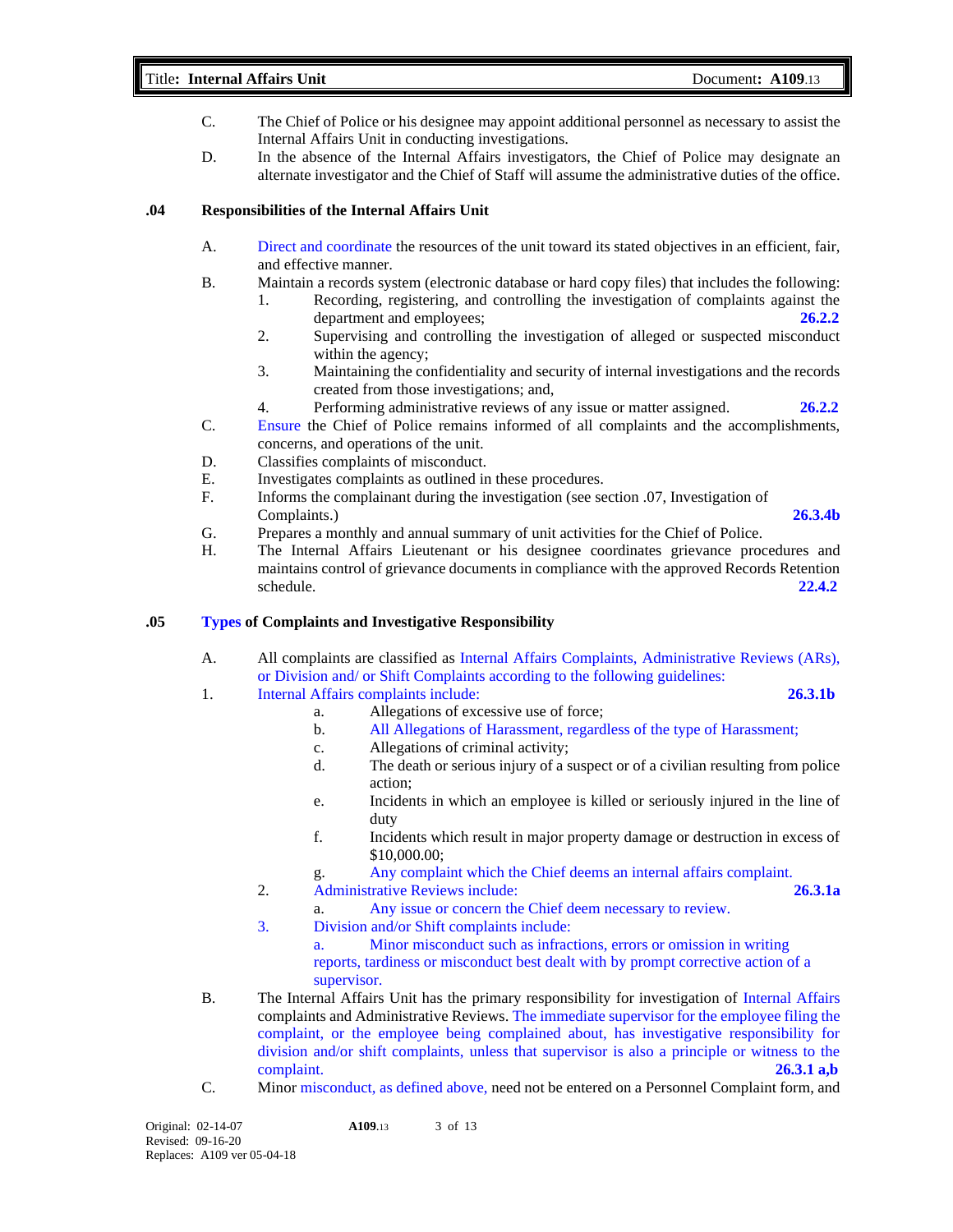may be resolved by means of verbal or written reprimands, training, or any other form of supervisory documentation.

- 1. A supervisor may temporarily relieve from duty an employee under his supervision for a period of not more than one workday on the grounds that the employee is unfit for duty. **26.3.7**
	- a. "Unfit for duty" may include any temporary physical or mental condition which might, in the judgment of the supervisor, render the employee incapable of adequately performing his duties, or performing them in such a way as to embarrass or discredit the department, or jeopardize the safety of any person or property.
	- b. The supervisor shall immediately forward a detailed memorandum to the division commander. The supervisor may require the employee to prepare a memorandum explaining the incident.
	- c. A supervisor who relieves an employee from duty under this Section may direct that the employee be carried on sick leave, vacation leave, or other appropriate leave with pay.
- 2. It is not intended that any employee be relieved from duty for a full work day under this section for deficiencies such as haircuts, dirty uniforms, etc., but such employees should be relieved from duty long enough to immediately correct those deficiencies and return to duty. **26.3.7**
- D. At times, certain investigations (including covert investigations of employees) will require the assistance of special investigative personnel and/or equipment. When such assistance is required and approved by the Chief of Police, the Internal Affairs Unit will direct the investigation unless the Chief of Police directs otherwise.
- E. The appropriate investigative unit will investigate misconduct that may also constitute a crime. That criminal investigation is separate and apart from the Internal Affairs investigation. The decision on the timing to proceed with an internal investigation in relation to a criminal investigation will be made by the Chief of Police.
- F. Administrative Review I.A. may be requested at the direction of the Chief of Police to conduct an administrative review of a specific situation to determine if sufficient facts are present that would necessitate the initiation of a formal internal affairs or shift/division investigation. The review is not a formal complaint. It is simply fact gathering to determine whether formal action is required.
- G. Notification to the Chief. All internal affairs complaints will be brought to the immediate attention of the Chief of Police upon submission to the Internal Affairs Unit. Notification to the Chief of Police for division or shift complaints can occur during the bi-weekly IA case status update required by .07 (A) (3). **26.3.2**

#### **.06 Case Inception**

- A. Any supervisor of the department who is approached for such assistance shall accept complaints courteously and immediately.
	- 1. The supervisor receiving the initial complaint advises the complainant of the department's procedures for the handling and processing of such complaints. Division and/or shift complaints found to be baseless upon initial review by a supervisor do not need to be documented on a Personnel Complaint Form. (For example, a person complains of an employee's actions, which were in compliance with policy or law that was unknown to the complainant.) **26.2.1**
	- 2. The supervisor receiving the complaint shall document it as follows:
		- a. Division and/or shift complaints: Route the complaint information to the Division Commander; if the complaint is against an employee *not* under the receiving supervisor's chain of command, it shall be forwarded in person, or if not in person then in a sealed envelope, to the affected employee's Division Commander for assignment after entering the information into the AIMS database.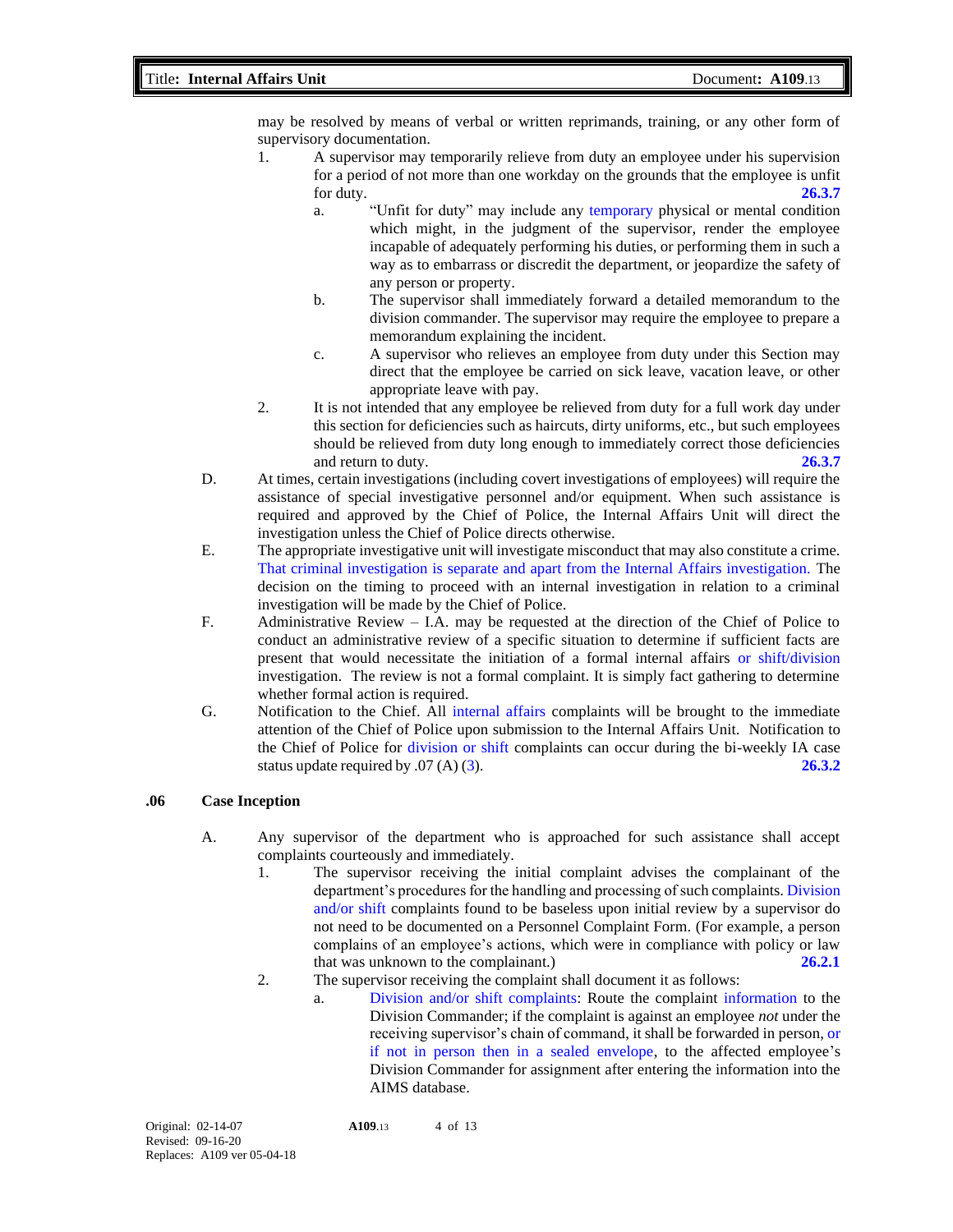- b. Internal Affairs complaints: Complete a Personnel Complaint form and it along with any related documentation shall be forwarded in person, or if not in person then in a sealed envelope to the Internal Affairs Unit. The IA unit will enter the complaint into the AIMs database.
- c. In the event witnesses or evidence will not be readily available later, the supervisor shall collect the evidence or take the statement at that time and then forward the information.
- d. If at any point a supervisor who takes a complaint is unsure whether the complaint is an internal affairs or division and/or shift complaint, then the supervisor shall route the complaint to Internal Affairs unit for review.
- 3. When the Internal Affairs Unit receives a division and/or shift complaint, it shall be forwarded or if not in person then in a sealed envelope, to the affected employee's Division Commander for assignment after entering the information into AIMS. If the complaint is classified as a Internal Affairs, it will remain with the Internal Affairs Unit for investigation in accordance with this General Order.
- B. To be considered by the Chief of Police, the complaint must be in writing and must be signed by the complainant. For internal complaints, the complainant will be an employee; external complaints will usually be signed by the citizen bringing the complaint to the department. There may be situations where the department receives information of a possible violation; however, the citizen does not sign a complaint form. In those instances, after review of the information, if factual evidence of a violation is found, the complaint may be signed by IA. Complaints will not be accepted more than 30 days after the alleged incident unless:
	- 1. Acts complained of are a criminal violation, in which case the criminal statute of limitation will prevail, or
	- 2. The complainant can show good cause for not having made the complaint earlier as determined by the Internal Affairs Unit, or
	- 3. The Chief of Police directs the complaint to be accepted.
- C. Every effort will be made to obtain a sworn statement from the complaining party for all internal affairs complaints.
- D. Third party complaints, anonymous complaints, complaints from intoxicated persons or complaints from citizens who wish their names to be held in confidence shall be accepted and documented on a Personnel Complaint form. The complaints will be reviewed for validity; however, the complaints shall not be investigated beyond the scope of the Personnel Complaint form unless the merits of the case, as determined by the Chief of Police, dictate otherwise.

**26.2.1**

- E. It shall be the policy of this department to file, when possible, appropriate criminal charges against any person who knowingly brings a false complaint against any member of the Killeen Police Department and for all other criminal actions or misconduct..
- F. Felony Indictment or misdemeanor complaint:
	- 1. A commissioned employee who is indicted for a felony or officially charged with the commission of a Class A or B misdemeanor shall be subject to the provisions of the Texas Local Government Code Section 143.056.
	- 2. A non-commissioned civilian employee who is indicted for a felony or officially charged with the commission of a Class A or B misdemeanor will be subject to the rules and regulations in the City of Killeen Administrative Policies and Procedures.

# **.07 Timing of Investigating Complaints**

.

A. All investigations are to be conducted expeditiously. **26.3.3**

- 1. After the complaint is filed, the affected employee will be notified of the complaint at a reasonable time.
- 2. After the receipt of the complaint, if the investigation is not concluded by the  $45<sup>th</sup>$ day, then the affected employee will be notified of the status of the investigation on that 45th day, unless the notification would jeopardize the investigation. This does not apply to employees on Administrative Leave with Pay. The 45-day investigative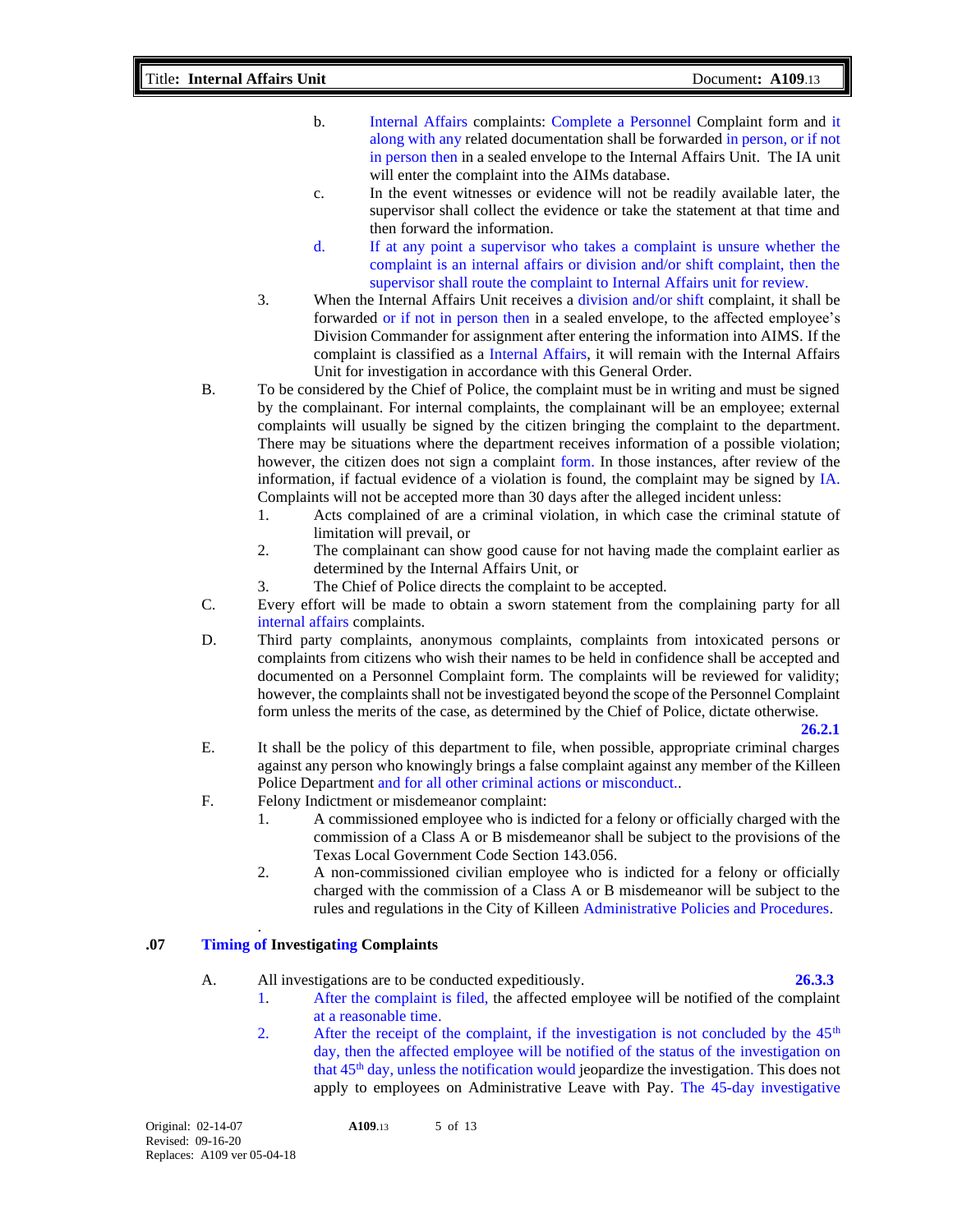status reports may be in writing or done verbally. The notification or lack thereof will be documented in the investigative packet.

- 3. A status report on the open investigation is due to the Chief every 14 days. **26.3.2**
- 4. The investigator shall notify the complainant that the complaint was received and document the notification in the investigation notes. **26.3.4a**
- 5. After the receipt of the complaint, if the investigation is not concluded by the  $45<sup>th</sup>$ day, then the complainant will be notified of the status of the investigation on that 45th day, unless the notification would jeopardize the investigation. **26.3.4b**
- 6. The investigator will notify the complainant in writing of the results of the investigation.as soon as practicable. **26.3.4c**
- B. Any employee having knowledge of an investigation and possessing information relevant to the investigation, shall present the information to the person conducting the investigation.
- C. An investigator conducting an internal investigation will make every effort to interview the complainant. The investigator will interview any person whose statement could assist in the just resolution of the case.
- D. If during an investigation of the initial allegation, it is disclosed that misconduct, not originally alleged may have taken place, this misconduct shall also be investigated. The employee shall be notified by means of a supplemental Personnel Complaint form signed by the complaint investigator.
- E. Any supervisor receiving a completed investigation from Internal Affairs will accept the investigation as complete. A supervisor will not re-investigate any part of the complaint without approval of the Chief of Police. The Internal Affairs Unit will be available to answer questions concerning the investigation or recommendation.

### **.08 Confidentiality of Information 26.2.2**

- A. All information relating to an Internal Affairs investigation is confidential. Employees will not disclose or discuss details of a case with anyone, except:
	- 1. The Internal Affairs Unit investigator assigned to the case and his or her designee(s);
	- 2. The employee's attorney.
	- 3. The City's attorney;
	- 4. The employee's chain-of-command.
	- 5. Other persons specifically designated by the Chief of Police.
- B. No Internal Affairs personnel, including administrative staff, will disclose or discuss information about any investigation with anyone who does not have a legitimate need-to-know.

#### **.09 Internal Affairs Complaint Procedures**

- A. General
	- 1. The Internal Affairs Unit investigates each complaint that falls within the scope of its responsibility and compiles detailed written reports setting out a complete and impartial description of the facts and circumstances of the case.
	- 2. When indicated, the Internal Affairs Unit prepares and conducts both photographic and stand up line-ups adhering to established department procedures, as required, and arranges for other investigative tests including; but not limited to: blood, breath, urine, fingerprints, polygraph, and psychological.
	- 3. The Internal Affairs Unit will assist with the presentation of the case to the to the Civil Service Commission, Independent hearing examiner, or to any other appellate body.
- B. Procedures for investigation of Internal Affairs complaints;
	- 1. IA receives a Personnel Complaint form or prepares one if the investigator is receiving the initial complaint.
		- a. External complaints must have a written statement signed by the complainant unless the situation is described as above in .06(D);

Original: 02-14-07 **A109**.13 6 of 13 Revised: 09-16-20 Replaces: A109 ver 05-04-18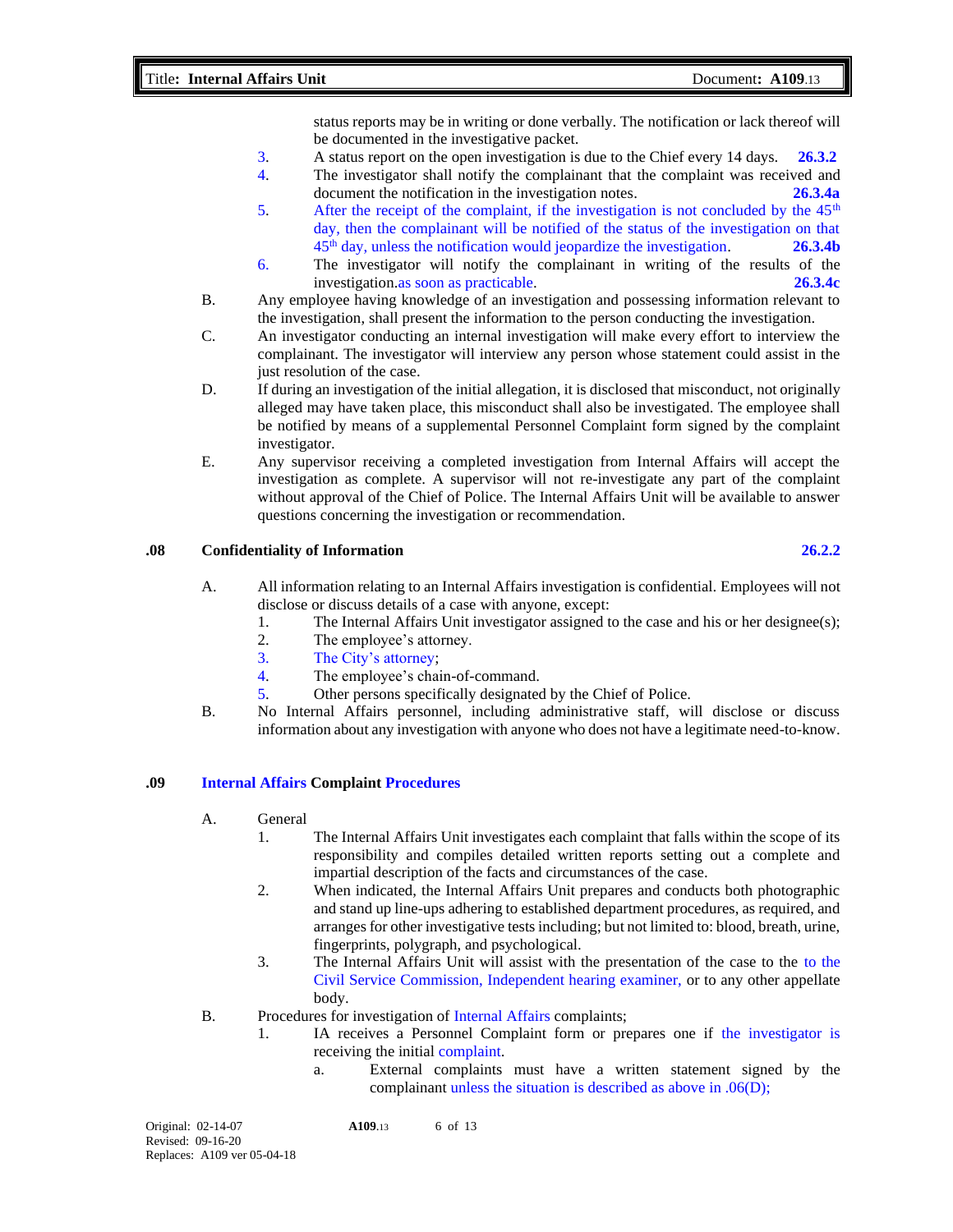- b. Internal complaints may use the personnel complaint form signed by the complainant.
- 2. IA ensures the complaint is entered into AIMS and a case number assigned.
- 3. IA provides the involved employee(s) confidential written notification of the complaint, a copy of the signed complaint form and signed written statement, if one exists. The investigator informs the employee(s) of his rights and responsibilities.  $26.3.5$

- 4. If the Internal Affairs Unit recommends that the complaint is Not Sustained, Unfounded or Exonerated, and the Chief agrees with this recommendation, then IA shall notify the employee, in writing not more than three working days after the case is closed.
- 5. If the Internal Affairs Unit sustains an internal affairs complaint and the Chief of Police concurs, the Chief may consider all of the circumstances surrounding the incident, the employee's past work history, and the discipline that has been applied to the employee in the past five years.
- 6. The Internal Affairs Unit will not recommend specific disciplinary action for any sustained complaint.
- 7. If there is a possibility that discipline could result in suspension, demotion, or indefinite suspension, then the Internal Affairs investigator shall prepare a Discipline Letter.
	- a. The Discipline Letter shall include the following:
		- (i) The name of employee;
			- (ii) All rules and/or policy violations sustained by the Chief;
			- (iii) Facts which support these sustained violations;
			- (iv) Any formal or informal discipline received by the employee in the prior five (5) years;
			- (v) The date of the employee's meeting with the Chief;
			- (vi) Certificate of Service; and
		- (vii) Signature lines for both the Chief and the Employee to include date and time the Discipline Letter was signed.
- 8. If there is a possibility that the discipline could result in suspension, demotion, or indefinite suspension, Internal Affairs shall prepare a Sustained Violation Notification.
	- a. The Sustained Violation Notification shall include the following:
		- (i) The name of the employee;
		- (ii) The policy(ies) and/or rule(s) violated and sustained by the Chief;
		- (iii) The date, time and location of employees meeting with the Chief.
- 9. The Discipline Letter and Sustain Violation Notification shall then be sent to the legal adviser for review of format and legal sufficiency.
- 10. The Internal Affairs investigator will personally deliver the finalized Sustained Violation Notification to the employee and have them sign, date and time their receipt of the document, or if the employee is unavailable, send it by certified mail to the employee's last known address as recorded in the Office of the Chief of Police. The Internal Affairs investigator will then make the employee aware of the date, time and location of his or her name clearing meeting with the Chief of Police.

#### **.10 Administrative Reviews (AR)**

- A. An Administrative Review is a brief look at a situation, as directed by the Chief of Police, to determine if there are any violations or a need for a full investigation into a situation.
- B. Upon notification of an Administrative Review, the IA Unit will gather all relevant information pertaining to the situation. This may include video and audio recordings, statements and the incident report, if applicable. Once the information is obtained, the IA investigator shall review the data to ascertain if any policy violations occurred that would require further investigation. IA will submit the review to the Chief of Police with recommendations as to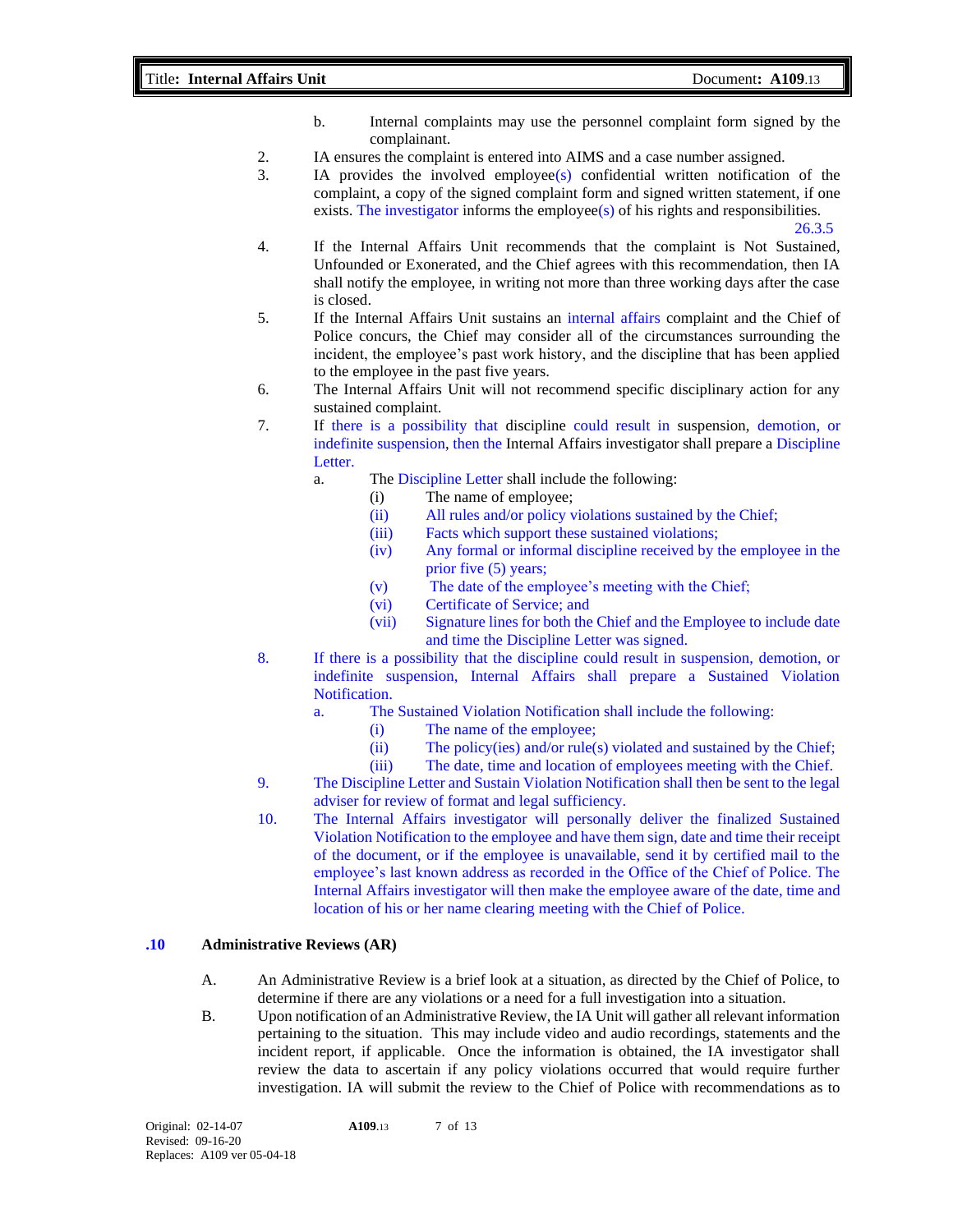further investigation. Recommendations may include:

- 1. Initiate a Internal Affairs complaint
- 2. Initiate a Division or Shift complaint.
- 3. Close the Administrative Review with no further action recommended because there was no violation).
- 4. Close the Administrative Review with recommendations for policy or training changes.

# **.11 Division and Shift Complaints**

- A. The lieutenant or division commander of the affected employee shall assign a supervisor to investigate the complaint.
- B. The supervisor begins an investigation by questioning the employee, all witnesses, and gathering all relevant information. In conducting the investigation, the

supervisor shall comply with sections .06 and .07 of this General Order.

- C. If during the investigation of the complaint the supervisor finds that the complaint should be deemed an Internal Affairs complaint, then the Internal Affairs Unit shall be notified immediately.
- D. If during the investigation, investigative tests or guidance is needed, the supervisor may contact the Internal Affairs Unit for assistance.
- E. Based upon the investigation, the supervisor recommends the classification of the complaint as sustained, not sustained, unfounded, or exonerated. **26.3.8**
- F. If the complaint is sustained, the supervisor will ensure appropriate discipline is imposed on the employee. The supervisor may consider all the circumstances surrounding the incident, the employee's past work history, and the discipline that the employee has received in the past five (5) years. The Internal Affairs Unit will assist the Division Commander with the employee's discipline history if necessary.
- G. If the supervisor finds that the employee has repeated misconduct, then the supervisor may refer the complaint to IA for review of progressive discipline.
- H. The Lieutenant shall close out the complaint in AIMS.

#### **.12 Disposition of Complaints**

- A. Complaints are disposed of as being:
	- 1. Sustained the allegation is true and the action of the employee's actions were inconsistent with department rules and procedures, civil service rules, State law, etc.
	- 2. Not Sustained there is insufficient evidence to prove or disprove the allegation;
	- 3. Unfounded either the allegation is demonstrably false or there is no credible evidence to support it;
	- 4. Exonerated This classification includes complaints based on a valid concern of the complainant, but actions of the employee(s) actions were consistent with department rules and procedures. **26.3.8**
- B. Discipline is defined as those actions taken to modify behavior. Discipline can be applied in following forms:
	- 1. The following actions may be recommended or imposed by any supervisor in compliance with Local Government Code Chapter 143 or the City of Killeen Administrative Policies and Procedures:
		- a. Individual or group training Training focused on specific deficiencies to ensure compliance and reinforce standards for expected behavior or job practices and performance. **26.1.4a**
		- b. Administrative Counseling Counseling designed to focus employees and establish a planned direction to achieve career or job goals. **26.1.4b**
		- c. Verbal Reprimand Verbal counseling designed to address specific minor infractions before they elevate to more serious issues. A record of a verbal reprimand must be kept in writing for the purpose of performance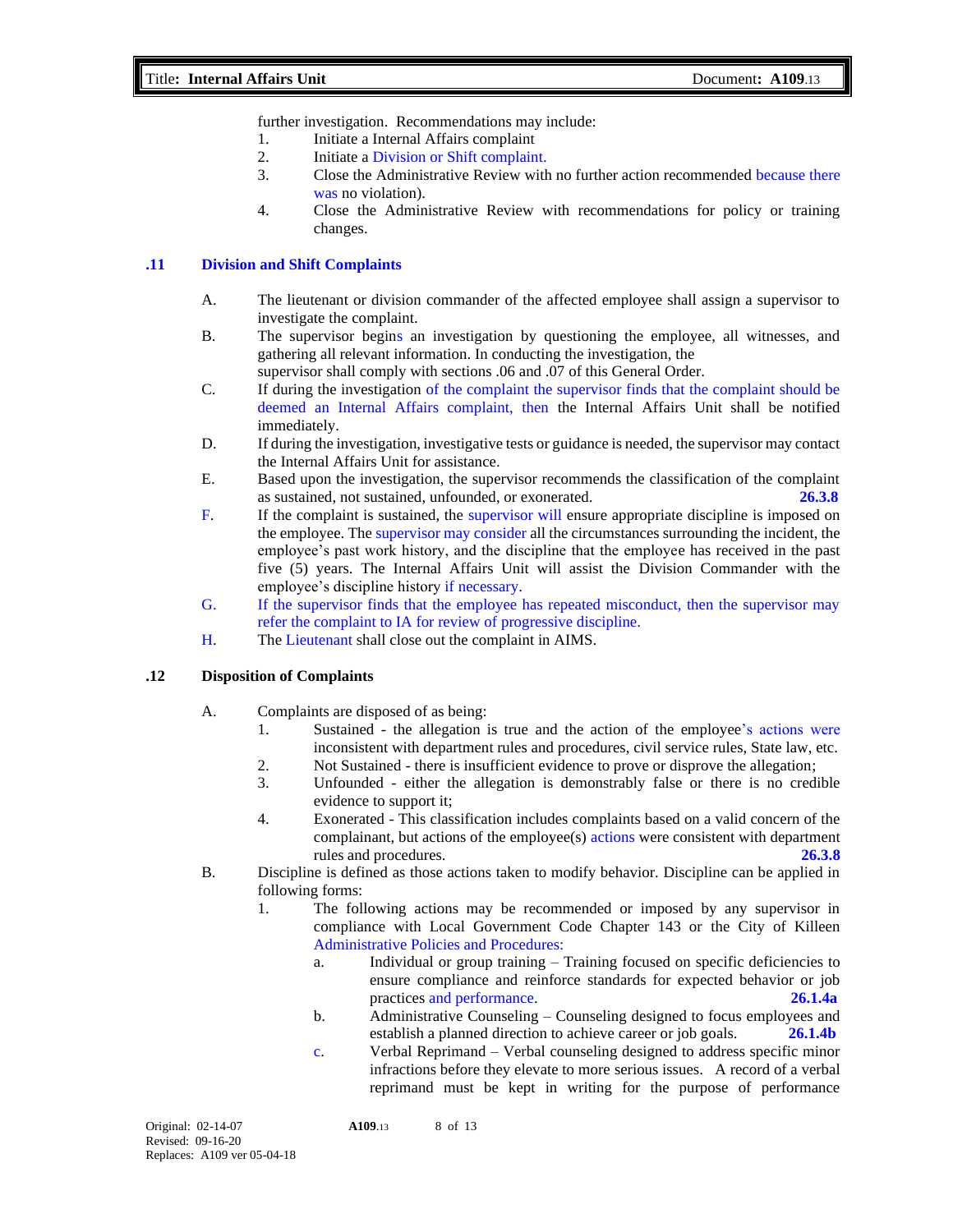### Title**: Internal Affairs Unit** Document**: A109**.13

evaluations and documentation in the event the infraction is repeated and requires progressive disciplinary action.

- d. Written Reprimands A written reprimand designed to address specific infractions. It will contain a clearly stated expectation for correction of behavior and that future violations will result in progressive discipline.
- 2. The following actions may be recommended at any supervisory level, but may only be imposed at the direction of the Chief of Police:
	- a. Assignment change The movement of personnel from one assignment to another ;
	- b. Special assignment The temporary movement of an employee from one job assignment ; **26.1.4c**
	- c. Professional therapy The requirement for an individual to undergo therapy to correct specific behavioral issues.
	- d. Suspension without pay The temporary removal from paid status in compliance with Local Government Code Chapter 143 or the City of Killeen Policies and Procedures;.
	- e. Demotion The demotion in rank of an individual in compliance with Local Government Code Chapter 143 or the City of Killeen Policies and Procedures;
	- f. Indefinite suspension The indefinite removal of an employee from paid status in compliance with Local Government Code Chapter 143.
	- g. Termination The permanent removal of an employee from paid status in compliance with the City of Killeen Policies and Procedures;

**26.1.4d, 26.1.5**

- C. Formal discipline suspension without pay, demotion, termination, and indefinite suspension, may not be imposed upon an officer or employee unless the officer or employee receives a copy of the written, signed complaint.
- D. If the Chief is satisfied that all the information has been reviewed and that an employee should receive formal discipline, then the procedures in.09(B) will follow. **26.1.7a,26.3.4c**
- E. When the Chief of Police meets with the employee to administer the discipline, the employee can explain why the discipline should not be imposed. If the Chief decides to proceed, he informs the employee of the discipline and the employees right to appeal.
	- 1. If a Civil Service Employee receives formal disciple, then he or she has the right to appeal to the Killeen Civil Service Commission or a third party hearing examiner as allowed by Chapter 143 of the Local Government Code. **26.1.7b,c**
	- 2. If a Non-Civil Service Employee receives formal discipline, he or she shall have the right to appeal as defined in the City of Killeen Administrative Policies and Procedures #431. 26.1.6
- F. If the Chief is of the opinion that insufficient evidence exists for discipline, he may either dismiss the complaint or send it back to the Internal Affairs Unit for further investigation.
- G. The previous five-(5) years of disciplinary and performance records will be considered in determining the nature and severity of discipline to be imposed.

#### **.13 Rights and Responsibilities of Employees**

- A. All employees are required to answer all questions specifically, narrowly, and directly related to the investigation. Refusal to comply with an order to answer such questions is a violation of departmental rules, which may subject the employee to further discipline including dismissal.
- B. Statements The Internal Affairs Unit Investigator shall require the employees involved in the investigation to give a written and verbal statement.
	- 1. Memoranda requested by IA will be addressed to the Chief of Police and delivered directly to IA. These memos become part of the investigative packet, which will be presented to the Chief of Police upon completion of the investigation.
	- 2. An employee will be made aware of the *Garrity* Warning before being required to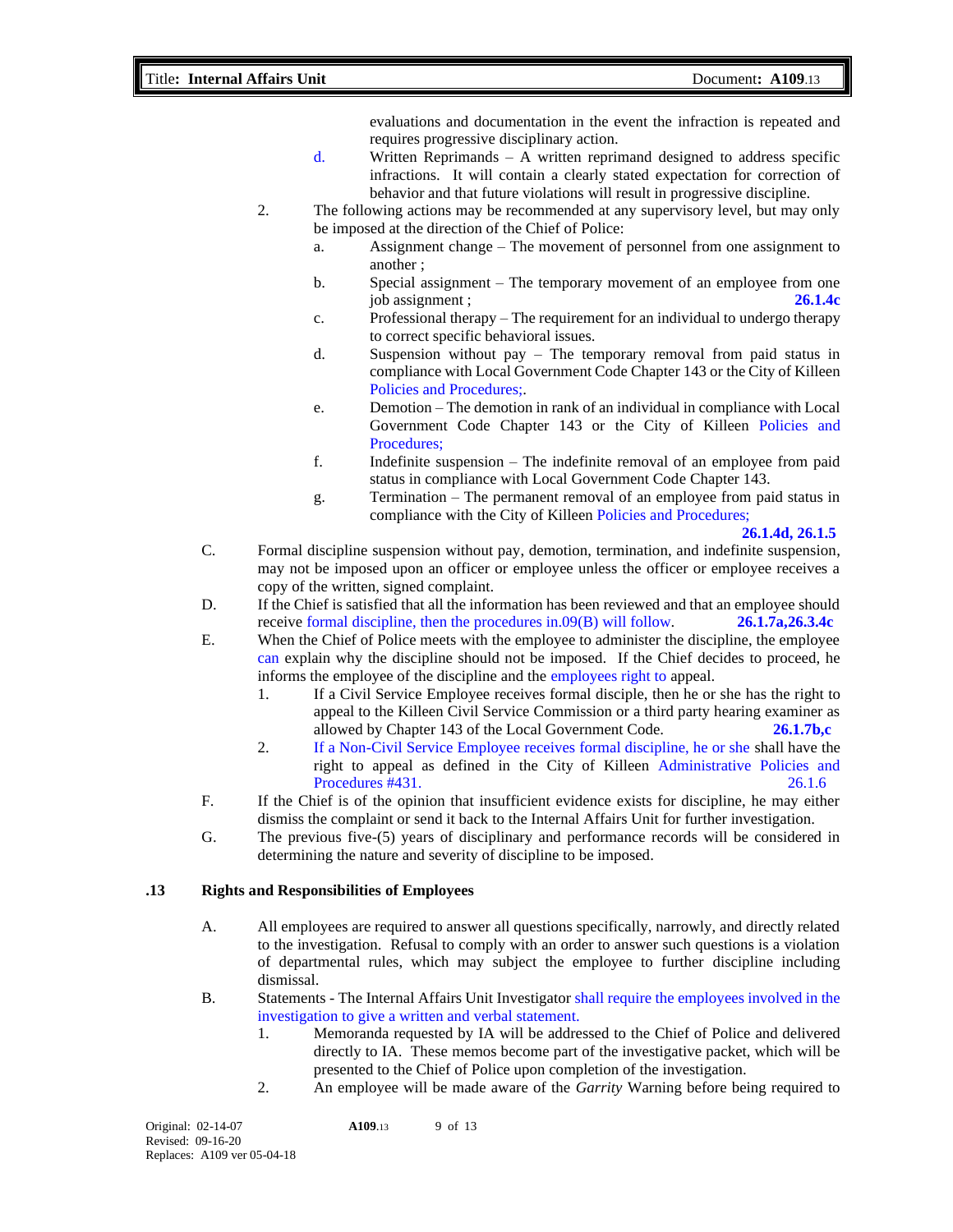give a statement.

- 3 Upon request, an employee under investigation will be provided, without unnecessary delay, a copy of his written statement.
- C. Interviews
	- 1. Employees will not be allowed to have anyone present, including an attorney, during an internal affairs interview. However, the immediate supervisor or other necessary personnel may be required to attend at the request of the Internal Affairs Unit.
	- 2. If criminal misconduct is involved or discovered during an internal affairs investigation,, the *Garrity* Rule will be observed. Any required self-incriminatory admission made during an internal affairs investigation, interview may only be used in subsequent administrative proceedings and shall not be used against the employee in subsequent criminal proceedings arise separate and apart from the internal affairs investigation.
	- 3. All interviews conducted by IA must be recorded via audio and/or video and may be recorded if conducted by a supervisor for a division and/or shift complaint. Any interruptions will be noted, and any relevant discussions transpiring during breaks will be summarized on the recording and verified for accuracy by the employee. A copy of the recording is provided to the employee upon request. The employee , including supervisors, under investigation shall not record. the interview either audio or video.
	- 4. All interviews are conducted while the employee is on duty, unless the seriousness of the investigation is such that an immediate interview is required.
	- 5. The interviews will be held at the Internal Affairs Unit office, or the supervisor's office, in the main police department building, or if this is found impractical, at a location agreeable to both parties.
	- 6. An interview may not be unreasonably long. In determining the reasonableness of the duration of the interview, the gravity and complexity of the interview must be considered. The investigating officer shall allow reasonable interruptions of the interview to allow the employee to attend to personal physical necessities.
	- 7. An employee under investigation shall not be subjected to offensive language, threatened, or made promises or rewards as an inducement to answer any questions.
- D. Special examinations of records and searches **26.3.6a,b,d,e,f**
	- 1. A supervisor shall direct an employee to submit to a blood or urine test when alcohol or drug usage is believed to be a factor in a suspected misconduct that is then occurring or that just occurred.
	- 2. An employee under investigation may request a blood, urine, psychological, polygraph, voiceprint, breath test, handwriting examination, physical examination, etc., if it is believed that such an examination would be beneficial to his defense. Generally, the employee will pay the cost incurred for examinations/tests requested by the employee. The employee may submit a written request for the department to pay for the examination/test to the Office of the Chief of Police for consideration based on the totality of the investigation. The department may require such examinations by written directive of the Chief or his designee. If the department requires the examination/test, the department will pay the cost for examination/test.

- **22.2.1** 3. Upon recommendation from the Internal Affairs Unit, the Chief of Police or his designee may order an employee to submit to a polygraph examination for administrative purposes concerning the administrative case. Employees shall not be required to submit to a polygraph examination unless the complainant has signed a sworn complaint (affidavit) and has already submitted to and passed a polygraph examination, except where the Chief considers the circumstances extraordinary and believes that the integrity of an employee or the department is in question. All polygraph examinations will be conducted in accordance with the Texas Government Code Chapter 614.
- 4. An employee may also be required to be photographed, to participate in a line-up, to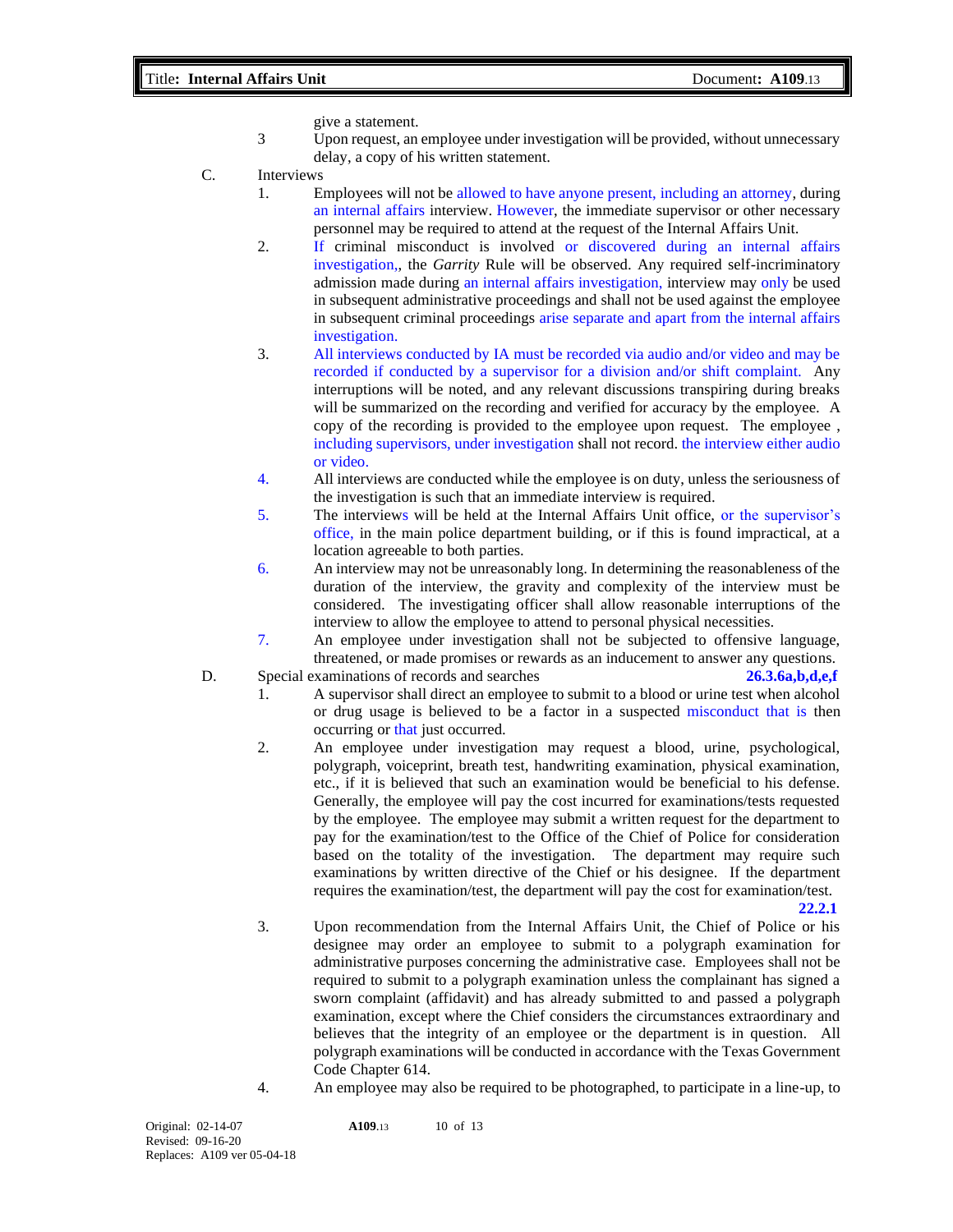submit a financial disclosure statement, or any other personal record when such information may be needed in a particular Internal Affairs investigation.

- 5. Orders for special examinations or to produce personal records will be in writing signed by the Chief, and will set forth the basis for the examination and/or production. The original order will be provided to the employee and a copy will be forwarded to the Internal Affairs Unit.
- 6. An employee's personal property will not be routinely subjected to search or seizure without proper approval. Such approval must be authorized in accordance with state and federal law, and by procedures outlined in the City of Killeen Administrative Policies and Procedures.
- 7. Department property including, but not limited to: lockers, desks, vehicles, facilities assigned to the exclusive use of an employee, may be searched, at any time, by a supervisor whether it is routine, for maintaining discipline, or for security purposes, or as otherwise allowed by the City of Killeen Administrative Policies and Procedures.
- 8. Departmental communications may be monitored at any time, under conditions permitted by law. Other communications or conversations, such as those received via the department's security cameras and recording devices, etc., may be monitored at any time, under conditions permitted by law or any applicable provision of the City of Killeen Administrative Policies and Procedures. **26.3.6c**
- E. Criminal investigations
	- 1. Notwithstanding any provision in this General Order, if an employee is under investigation for a criminal allegation, and a criminal investigation is being conducted in a department separate from internal affairs, then the employee shall have all the rights afforded under the law, including having an attorney present during any criminal interviews.

#### **.14 Records**

- A. An employee may make a written request to view the contents of a closed Internal Affairs Investigation. Release of this information will be subject to the Texas Public Information Act.
- B. Access to the files, records, and their storage area is strictly limited to:
	- 1. Chief of Police
	- 2. Assistant Chief
	- 3. Chief of Staff
	- 4. Internal Affairs
	- 5. Legal Advisor
	- 6. The affected employee's chain of command when authorized by IA.
- C. Except as provided elsewhere herein, possession of copies of documents relating to any internal investigation shall be a violation of this General Order, and the offending employee will be subject to disciplinary action.
- D. Informal discipline will be sent through the affected employee's chain of command to the Chief of Police, and a copy routed to Internal Affairs for storage in the IA files. A copy of informal discipline will be placed in the employee's confidential "G"file.
- E. All formal disciplinary documents shall be returned to IA.
	- 1. The original closed IA investigation and the disciplinary document will remain in IA and a copy will be sent to Human Resources for inclusion in the personnel file.

#### **.15 Early Identification System**

- A. An Early Identification System has been implemented utilizing the Administrative Investigation Management System (AIMS).
- B. The purpose of the system is to:
	- 1. Compile accurate statistical information on complaints, fleet accidents, disciplinary action, grievances, and use of force reports; and

| Original: 02-14-07          | A <sub>109.13</sub> | 11 of $13$ |
|-----------------------------|---------------------|------------|
| Revised: 09-16-20           |                     |            |
| Replaces: A109 ver 05-04-18 |                     |            |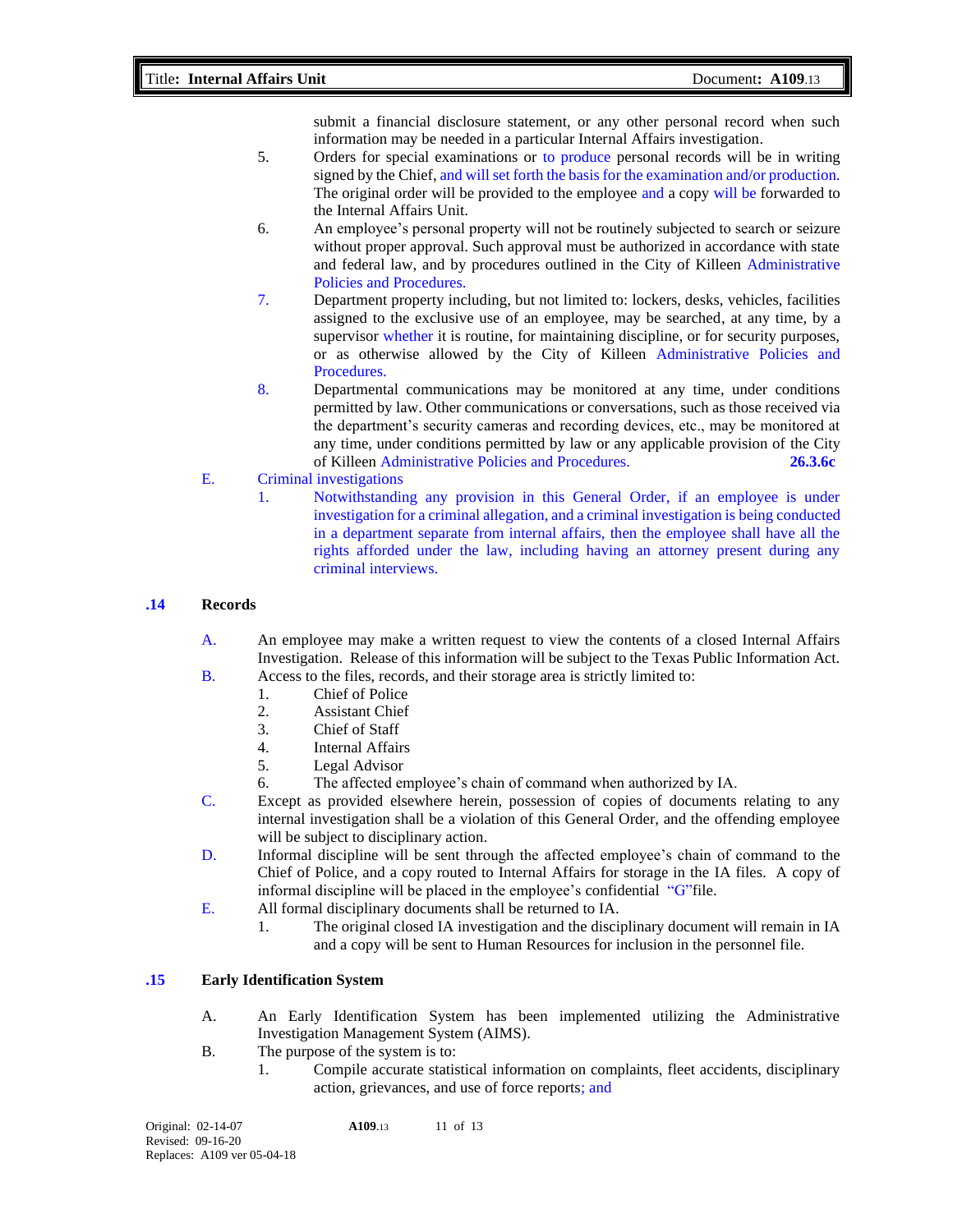#### Title**: Internal Affairs Unit** Document**: A109**.13

- 2. Provide a way to identify patterns so that supervisors can address training needs or policy change requirements at an early stage to improve performance. **35.1.9a,c**
- C. All complaints received by either the Internal Affairs Unit or a department supervisor will be placed in the AIMS database.
- D. All documented disciplinary actions shall be entered into AIMS.
- E. All fleet accidents shall be entered into AIMS.
- F. All grievances shall be entered into AIMS.
- G. All Use of Force Reports shall be entered into AIMS.
- H. The AIMS Early Identification System will activate when an officer receives:
	- 1. Three or more IA complaints within a 12-month period, or
	- 2. Two or more sustained IA complaints within a 12-month period, or
	- 3. Three or more IA complaints of the same nature in a three-year period; or
	- 4. Three or more preventable fleet accidents within a two-year period.
	- 5. Two or more Written Reprimands within a 12-month period.
	- 6. Three or more Use of Force reports filed within a six-month period.
	- 7. Three or more Rudeness/Discourtesy complaints within a 12-month period.
	- 8. Any Road Block incidents.
	- 9. Three or more Pursuits within a 12-month period.
	- 10. Two or more Grievances within a two-year period. **35.1.9b,d**

- I. The Internal Affairs Unit will notify the employee's division commander, advising that the Early Identification System has activated for that employee. The notification will include:
	- 1. The dates of the complaints;
	- 2. The type of complaint;
	- 3. Whether the cases are active or closed;
	- 4. The final classification of the complaints if the cases are closed;
	- 5. Discipline administered, if any.
- J. Upon receipt of the intervention notification, the commander shall assign one of the affected employee's supervisors to review the information. The supervisor shall review all relevant information (which may include: AIMS entries, unit file, interviews with other supervisors or co-workers, policies, etc.) to determine if any action is required.
- K. The review shall be completed within 30 days of receipt of notification and will include a memorandum directed to the Division Commander outlining the finding and any recommendations for the employee, if appropriate. Depending upon the needs of the department and the needs of the employee, recommendations can include, but are not limited to:
	- 1. A Performance Improvement Plan
	- 2. A Training Plan
	- 3. Disciplinary Action
	- 4. Referral to Employee Assistance Program
	- 5. Referral to outside Assistance Agency
	- 6. Policy review/change
	- 7. No action necessary. **35.1.9h**

- L. The Division Commander will review the recommendations. If no action is recommended, the Division Commander shall forward the information to the IA Unit to close out the Early Warning Notification.
- M. If applicable, the action indicated will be presented to the affected employee. The plan of action will be presented to the affected employee along with an agreed upon time frame for successful completion.
- N. Within ten days after receiving the early identification notification, the employee's division commander will forward the results if the review to the Internal Affairs Unit. If no action is indicated, IA will close out the AIMS notification.
- O. Upon successful completion of any plan of action implemented, the employee's division commander will forward the file to the Internal Affairs Unit within ten days to close out the AIMS notification. **35.1.9f,g**
- P. All records related to the Early Identification System will be retained by the Internal Affairs